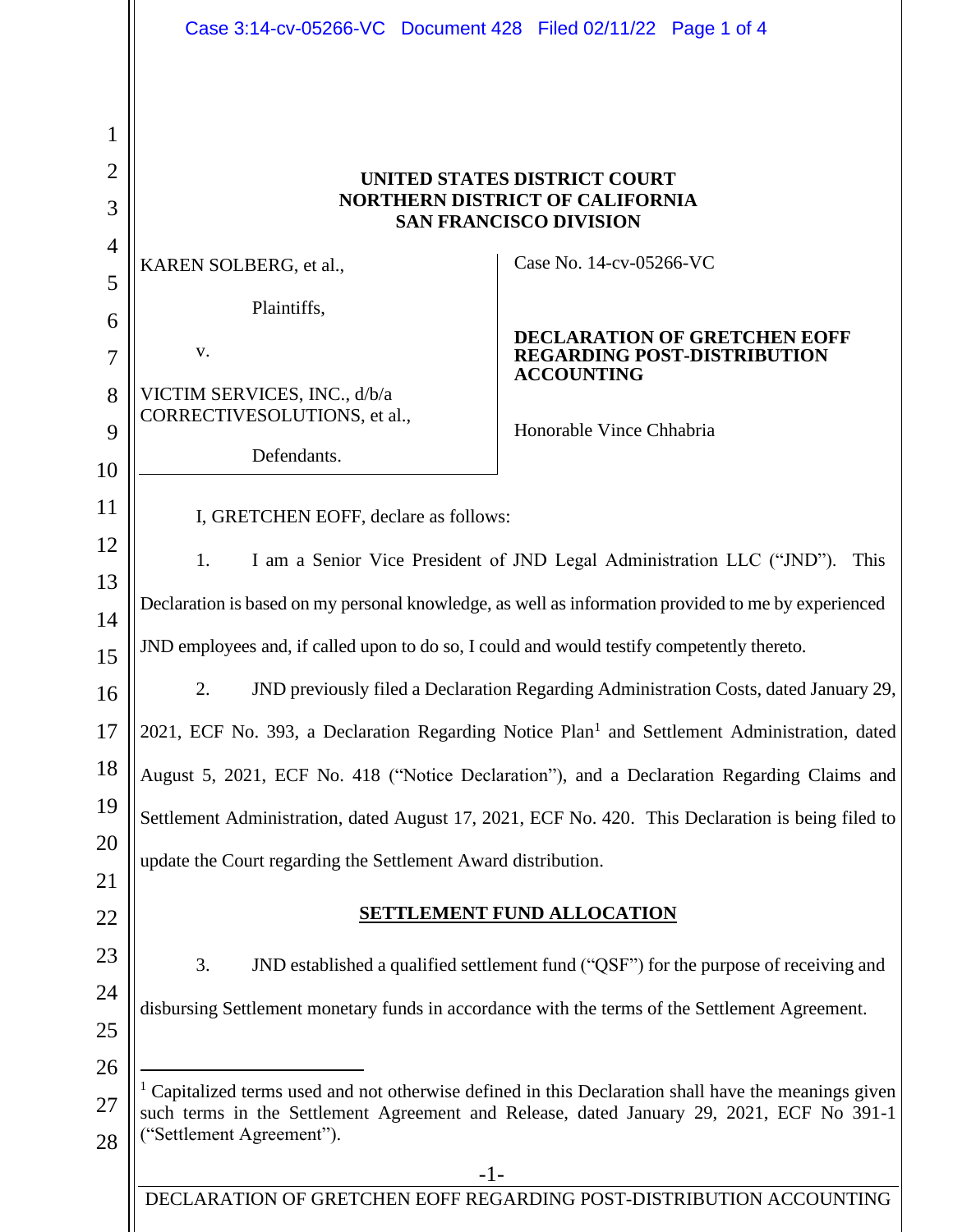| $\mathbf{1}$   | 4.                                                                                                                                                                      | On April 16, 2021, JND received \$1,100,000.00 into the QSF representing the                                                           |  |  |
|----------------|-------------------------------------------------------------------------------------------------------------------------------------------------------------------------|----------------------------------------------------------------------------------------------------------------------------------------|--|--|
| $\overline{2}$ | Settlement Fund.                                                                                                                                                        |                                                                                                                                        |  |  |
| 3              | 5.                                                                                                                                                                      | In compliance with the Final Approval Order, dated August 23, 2021, ECF 423, JND                                                       |  |  |
| $\overline{4}$ | distributed the Settlement Fund as follows:                                                                                                                             |                                                                                                                                        |  |  |
| 5              |                                                                                                                                                                         | \$247,500.00 was paid in October 2021 to Class Counsel for attorneys' fees,<br>a.                                                      |  |  |
| 6              |                                                                                                                                                                         | withholding \$27,500 or 10% until after the Court enters an order releasing<br>the remainder of the fees;                              |  |  |
| 7<br>8         |                                                                                                                                                                         | $\mathbf b$ .<br>\$130,151.00 was paid in October 2021 to Class Counsel for attorneys'<br>litigation costs;                            |  |  |
| 9<br>10        |                                                                                                                                                                         | \$9,000.00 was paid in October 2021 to the three Class Representatives who<br>$\mathbf{C}$ .<br>each received a \$3,000 Service Award; |  |  |
| 11             |                                                                                                                                                                         | d.<br>\$113,768.68 was paid on September 30, 2021 for Settlement Administration<br>Expenses; and                                       |  |  |
| 12             |                                                                                                                                                                         | \$570,103.29 in Settlement Awards were paid on October 22, 2021 to<br>e.                                                               |  |  |
| 13             |                                                                                                                                                                         | Settlement Class Members who submitted timely and valid claims as further<br>detailed below. <sup>2</sup>                              |  |  |
| 14<br>15       | 6.                                                                                                                                                                      | Pursuant to the terms of the Settlement, members of the FDCPA Class who did not                                                        |  |  |
| 16             | pay fees to the Defendant were allocated a <i>pro rata</i> share of the \$20,000 portion of the Settlement                                                              |                                                                                                                                        |  |  |
| 17             | Fund that was allocated to FDCPA statutory damages. Members of the FDCPA Class who paid fees                                                                            |                                                                                                                                        |  |  |
| 18             | to Defendants and the UCL Class were allocated a pro rata share of the Actual Damages Settlement                                                                        |                                                                                                                                        |  |  |
| 19             | Fund based on the plan of allocation outlined in the Settlement Agreement.                                                                                              |                                                                                                                                        |  |  |
| <b>20</b>      |                                                                                                                                                                         |                                                                                                                                        |  |  |
| 21             |                                                                                                                                                                         | DISTRIBUTION AND REMAINING SETTLEMENT FUNDS                                                                                            |  |  |
| 22<br>23       | 7.                                                                                                                                                                      | On October 22, 2021, JND mailed 2,054 Settlement Awards. Details regarding the                                                         |  |  |
| 24             | Settlement Award checks are as follows:                                                                                                                                 |                                                                                                                                        |  |  |
| 25             |                                                                                                                                                                         | a. The largest Settlement Award was \$2,165.86;                                                                                        |  |  |
| 26             |                                                                                                                                                                         |                                                                                                                                        |  |  |
| 27<br>28       | <sup>2</sup> Due to <i>pro rata</i> rounding, \$1,977.03 was not distributed in the initial distribution and remains in the<br>Settlement Fund for future distribution. |                                                                                                                                        |  |  |
|                | $-2-$                                                                                                                                                                   |                                                                                                                                        |  |  |
|                |                                                                                                                                                                         | DECLARATION OF GRETCHEN EOFF REGARDING POST-DISTRIBUTION ACCOUNTING                                                                    |  |  |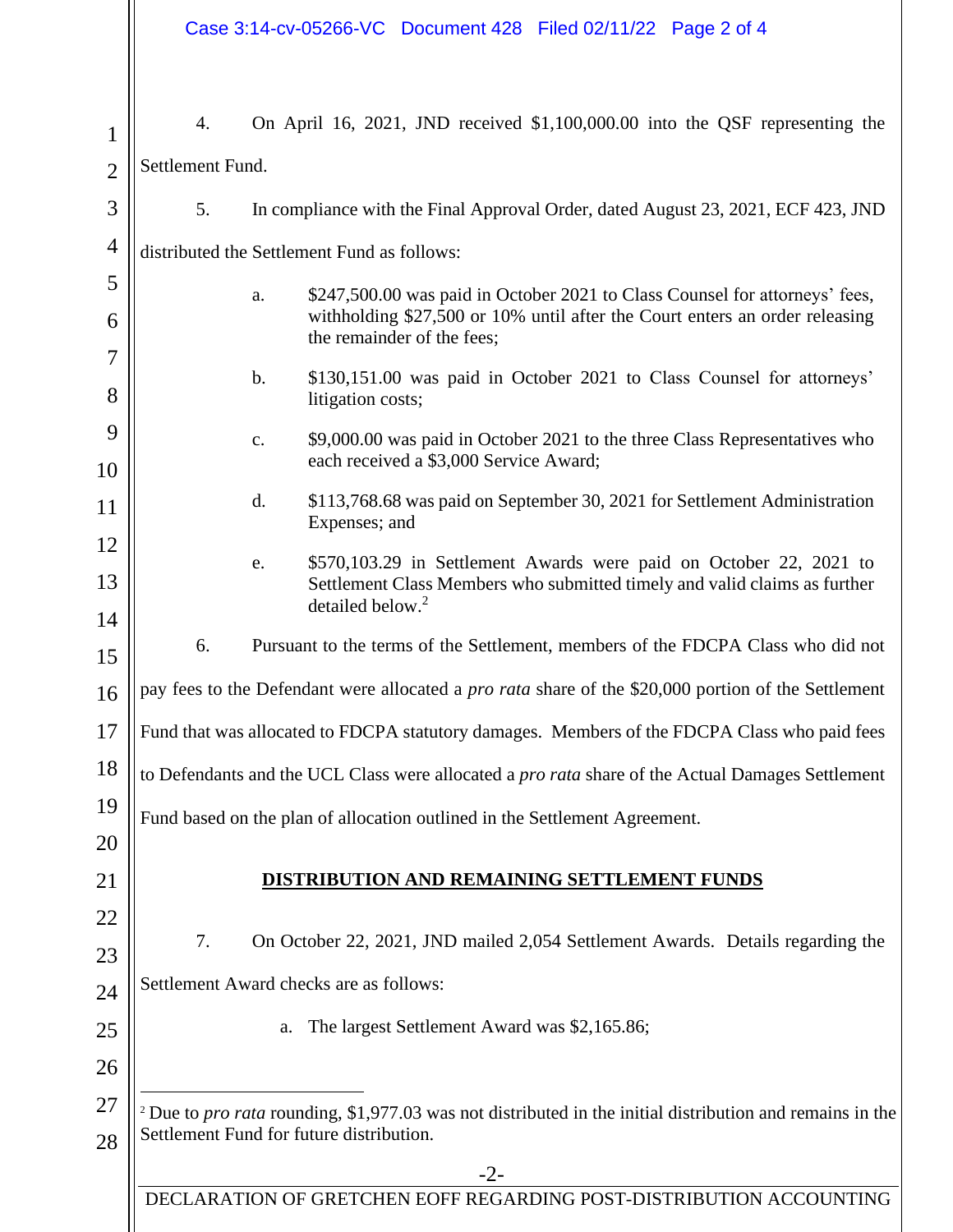| 1              | The smallest Settlement Award was \$9.76;<br>$\mathbf b$ .                                              |  |
|----------------|---------------------------------------------------------------------------------------------------------|--|
| $\overline{2}$ | The average Settlement Award was \$277.56; and<br>c.                                                    |  |
| 3              | The median Settlement Award was \$311.83.<br>d.                                                         |  |
| 4              | 8.<br>As of February 9, 2022, of the 2,054 Settlement Award checks issued, 1,889 checks                 |  |
| 5              | have been negotiated (totaling \$547,779.09), 5 checks were reissued and are currently active (totaling |  |
| 6              | \$649.88), and 160 checks have not been negotiated (totaling \$21,674.32). The void date for the last   |  |
| 7<br>8         | reissued check is February 28, 2022.                                                                    |  |
| 9              | 9.<br>As of February 9, 2022, \$51,801.23 remains in the Settlement Fund (including the                 |  |
| 10             | \$27,500 withheld for Class Counsel attorneys' fees, \$649.88 for the 5 active checks, and the          |  |
| 11             | \$1,977.03 pro rata remainder). Of this $$51,801.23, $23,651.35$ is available for a second distribution |  |
| 12             | to Settlement claimants who negotiated their initial check. JND estimates that a second check           |  |
| 13             | distribution to the 1,894 Settlement claimants who have active checks or negotiated their Settlement    |  |
| 14             | Awards payments will cost approximately \$4,000.                                                        |  |
| 15             | I declare under the penalty of perjury pursuant to the laws of the United States of America that        |  |
| 16             |                                                                                                         |  |
| 17             | the foregoing is true and correct.                                                                      |  |
| 18             | Executed on February 10, 2022 in Seattle, Washington.                                                   |  |
| 19             |                                                                                                         |  |
| 20             | <b>GRETCHEN EOFF</b>                                                                                    |  |
| 21             |                                                                                                         |  |
| 22<br>23       |                                                                                                         |  |
| 24             |                                                                                                         |  |
| 25             |                                                                                                         |  |
| 26             |                                                                                                         |  |
| 27             |                                                                                                         |  |
| 28             |                                                                                                         |  |
|                | $-3-$                                                                                                   |  |
|                | DECLARATION OF GRETCHEN EOFF REGARDING POST-DISTRIBUTION ACCOUNTING                                     |  |